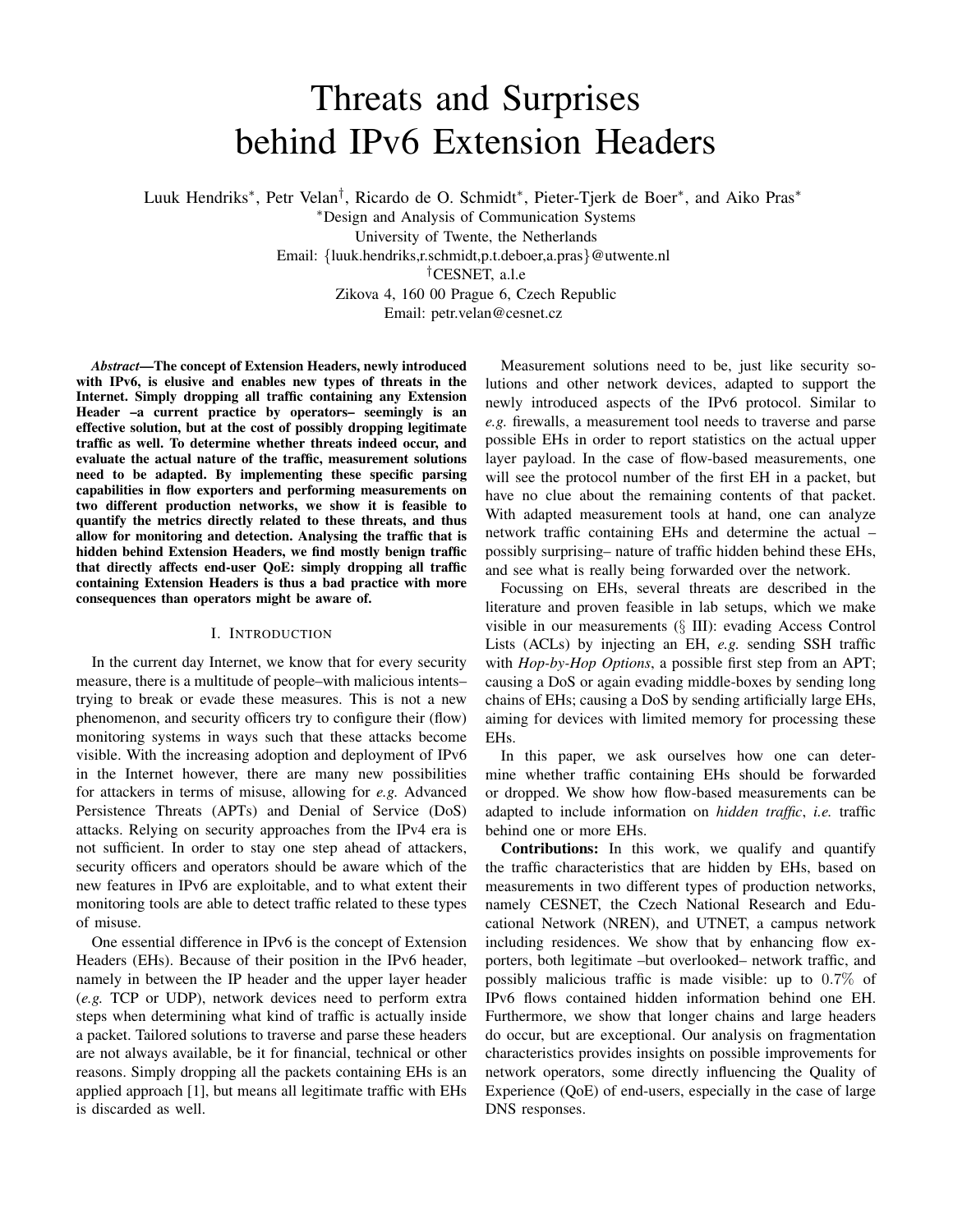### II. BACKGROUND AND RELATED WORK

# *A. Extension Headers in IPv6*

Extension Headers are optional headers between the IPv6 header and the higher layer header. The function of some of these headers have equivalents in IPv4, although in IPv4 the information was stored in fields in the IP header itself. An example of this is the Fragmentation header. No Extension Header is mandatory, and thus an IPv6 packet without any Extension Header (Fig. 1a) is perfectly valid. Multiple Extension Headers can be included by means of header chaining based on the Next Header field, as shown in Fig. 1b: the IP header points to the first Extension Header, which in turn points to the next Extension Header. The final Extension Header points to the actual higher layer header, in this case TCP. As the number and order of Extension Headers cannot be known a priori, devices processing packets need to perform checks on every packet. These extra checks do not only come with a performance penalty during operation, but also add complexity in the design of these devices.

#### *B. Functionality*

When the IPv6 standard (RFC 2460 [2]) came to be, some of the described Extension Headers either fulfilled a direct requirement, while others were intended for (future) flexibility of the protocol. Table I shows all headers defined in the RFC, and the protocols marked 'EH' by IANA in [3].

TABLE I: Extension Headers defined in RFC 2460 and IANA assignments

| <b>Decimal</b> | Protocol                       | RFC | <b>IANA</b> |
|----------------|--------------------------------|-----|-------------|
| O              | Hop-by-Hop Options             |     |             |
| 43             | Routing                        |     |             |
| 44             | Fragment                       |     |             |
| 50             | Encapsulating Security Payload |     |             |
| 51             | Authentication                 |     |             |
| 60             | <b>Destination Options</b>     |     |             |
| 135            | Mobility Header                |     |             |
| 139            | Host Identity Protocol         |     |             |
| 140            | Shim <sub>6</sub>              |     |             |
| 253            | Experiments/testing purposes   |     |             |
| 254            | Experiments/testing purposes   |     |             |

The Hop-by-Hop Options and Destination Options are headers in forms of Type-Length-Value (TLV) fields. These headers represent options that should be processed at every forwarding hop or only at the destination, respectively. The highest order three bits determine how a node should act if a packet with a header unknown to that node is observed, and whether the data of that header may be changed en-route. Other than the form and the meaning of the three bits, there are no further definitions in the standard for these Option headers.

The Routing header is used by the source node to specify one or more intermediate nodes en-route to the final destination of the packet. RFC 2460 only describes one type of this header, Type 0, which is deprecated now because of security issues [4]. Other defined Types of this header are Type 1 (unused, originates from the DARPA project Nimrod) and



(a) Without Extension Headers



(b) With one Extension Header: \$*EH* is the protocol number of the Extension Header between the IPv6 header and the upper layer protocol. The *Next Header* field in the Extension Header describes the protocol number of the upper layer protocol.

Fig. 1: IPv6 Header layouts [2]

Type 2, which is used in Mobile IPv6. $1$  The Fragmentation Header replaces the function of the Identification, Flags and Fragment Offset in the IPv4 header. Finally, the Authentication Header and Encapsulating Payload Header fulfil the functions of IPSEC's AH and ESP, in similar fashion to how it is used in IPv4.

As the standard has been around for roughly two decades, deprecation of a certain feature or part does not mean it does not occur in the Internet anymore. Different types of devices with varying implementations form a heterogeneous reality vastly different from the latest version of the standard. But even in that latest version of the standard, multiple types of misuse are possible.

1https://tools.ietf.org/html/rfc3775#section-6.4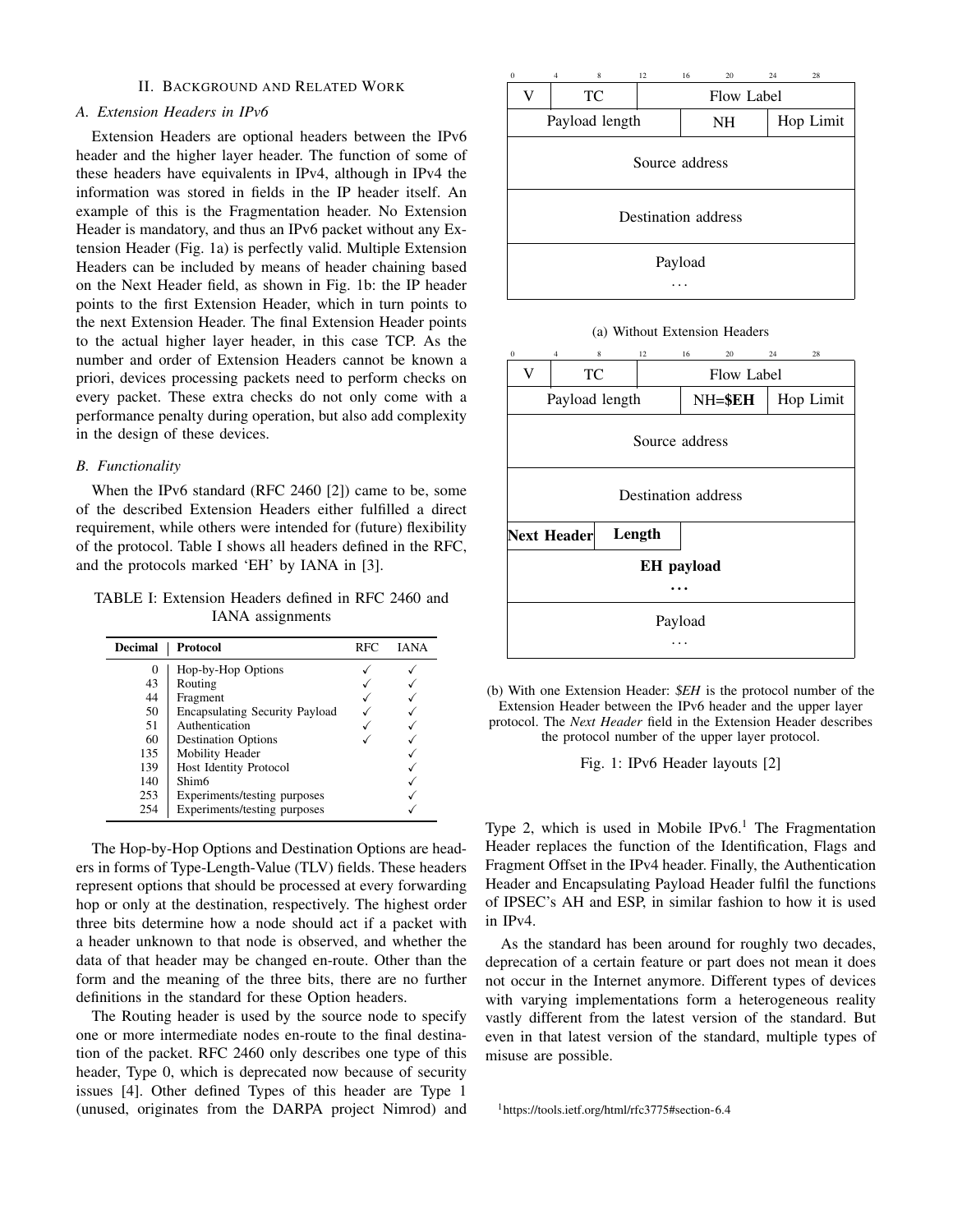# *C. Misuses and caveats*

Due to their dynamic nature, correctly implementing EH handling is challenging. Their presence, number and length(s) will vary per packet. Not only network stacks and (hardware) forwarding mechanisms are subject to this challenge: firewalls and ACLs possibly require additional configuration to cover situations where EHs are used.

An example of such **middle-box evasion** is presented in [5]: configuring a firewall to "block ssh; accept all;" requires the firewall to traverse the EH-chain and find out the actual upper layer protocol. Only then can it determine whether the transport protocol is TCP, destined for port 22, and thus drop the packet.

Long header chains have implications [6] in scenarios where *e.g.* stateless firewalls need information up to the upper layer protocol: when the packet is fragmented, and due to the long header chain the first fragment does not contain all that needed information, the firewall can possibly not act on that packet appropriately.

Similar to the long header chains, the length of the EHs can trigger unexpected behavior. Furthermore, where limited memory for EH-processing is expected in forwarding devices, sending artificially large EHs can form a DoS attempt.

Aside of these ways of intentional misuse, there are several caveats (or possibly surprises) when EHs come into play. One of these is clearly related to the aforementioned threats: by choosing to drop all packets with EHs, one might drop a surprisingly large share of actually benign traffic. In case of *e.g.* fragmentation (handled by an EH in IPv6) large, fragmented answers from servers might never reach a client.

When performing (flow) measurements and aggregating on the protocol number without traversing the EH-chain, not only will the actual type of traffic be hidden: the characteristics of the flows will be vastly different as well. For example, when aggregating fragmented (EH 44) traffic, without using the actual upper layer ports to group the packets on, multiple distinct flows will be aggregated into a big, single flow record. When detection algorithms are implemented on finding big flows, this will result in false positives. At the same time, looking for many small flows, *e.g.* in brute-force dictionary attacks, fails as well.

Attempts at clarifying or even deprecating (parts of) standards might improve the situation in the future. However, old implementations of network stacks and security appliances will be active for years, including faulty, exploitable implementations.

#### *D. Flow-based measurements / IPFIX*

Flow-based measurements are based on aggregation: packets are grouped based on a certain set of fields (*e.g.* source and destination IP addresses, transport layer source and destination port, and protocol), and statistics like number of packets and number of bytes are accounted. Packet payload is typically lost. This aggregation allows for reasoning on a higher conceptual level, as well as scalable solutions where processing a large number of packets is not feasible.

The process of aggregation happens either on a networking forwarding device, *e.g.* a router, or at a dedicated flow exporter which processes a mirror of the network traffic (in forms of packets). The router or the flow exporter then sends out (*exports*) the generated flow records to a *collector*, where analysis takes place. Multiple exporters can export to a single collector, enabling for easy analysis of multiple vantage points.

Two well-known standards for these flow measurements are *NetFlow* (originally by Cisco, often available on forwarding devices) and the IETF's standardization effort *IPFIX*. An important feature in IPFIX is its extensibility, which allows exporting of new so-called Information Elements (IEs), a concept we leverage in this work: while the IANA assigned list [7] of IEs is extensive, it does not cover all the metrics we are interested in.

An essential aspect of flow-based measurements is how the *flow cache* in the exporter is handled: when implementing new IEs, one needs to decide whether packets should be grouped on that IE, possibly creating more distinct flow records than prior to introducing the new IE.

For a comprehensive overview of all parts and processes in flow-based measurements refer to [8] by Rick Hofstede *et al.*, or see [9] by Brian Trammell and Elisa Boschi for an IPFIX-specific introduction.

#### *E. Related Work*

To the best of our knowledge, no large-scale passive measurements on IPv6 Extension Headers have been performed in recent years. Active measurements efforts by Fernando Gont, Jen Linkova *et al.* are documented in an IETF Informational document [1], showing that not only fragmentation headers but EHs in general are often dropped in transit networks. The Internet-Draft [10] by Fernando Gont *et al.* focusses on operational implications regarding EH handling.

In [11], Martin Elich *et al.* evaluate traffic encapsulated in IPv6 tunneling mechanisms, also using IPFIX and implementing custom Information Elements. A comprehensive overview of threats introduced with IPv6 is given by Johanna Ullrich *et al.* in [12].

#### III. MEASUREMENT SETUP

We performed passive measurements on multiple links, to observe which and how Extension Headers are actually used on the Internet. In two different production networks, one or more links were measured using dedicated flow probes, exporting IPFIX records containing our additional Information Elements. Only IPv6 flows were considered, for a time period of roughly a month. Details on these networks and the exporting process are described in the following sections.

# *A. Networks / Vantage points*

*1) CESNET:* The NREN of the Czech Republic. Dedicated flow probes are deployed on 8 different links, metering unsampled, exporting to a single collecting machine. These are the external links, so any traffic going in or out of CESNET is measured by one of the 8 probes. No specific filtering is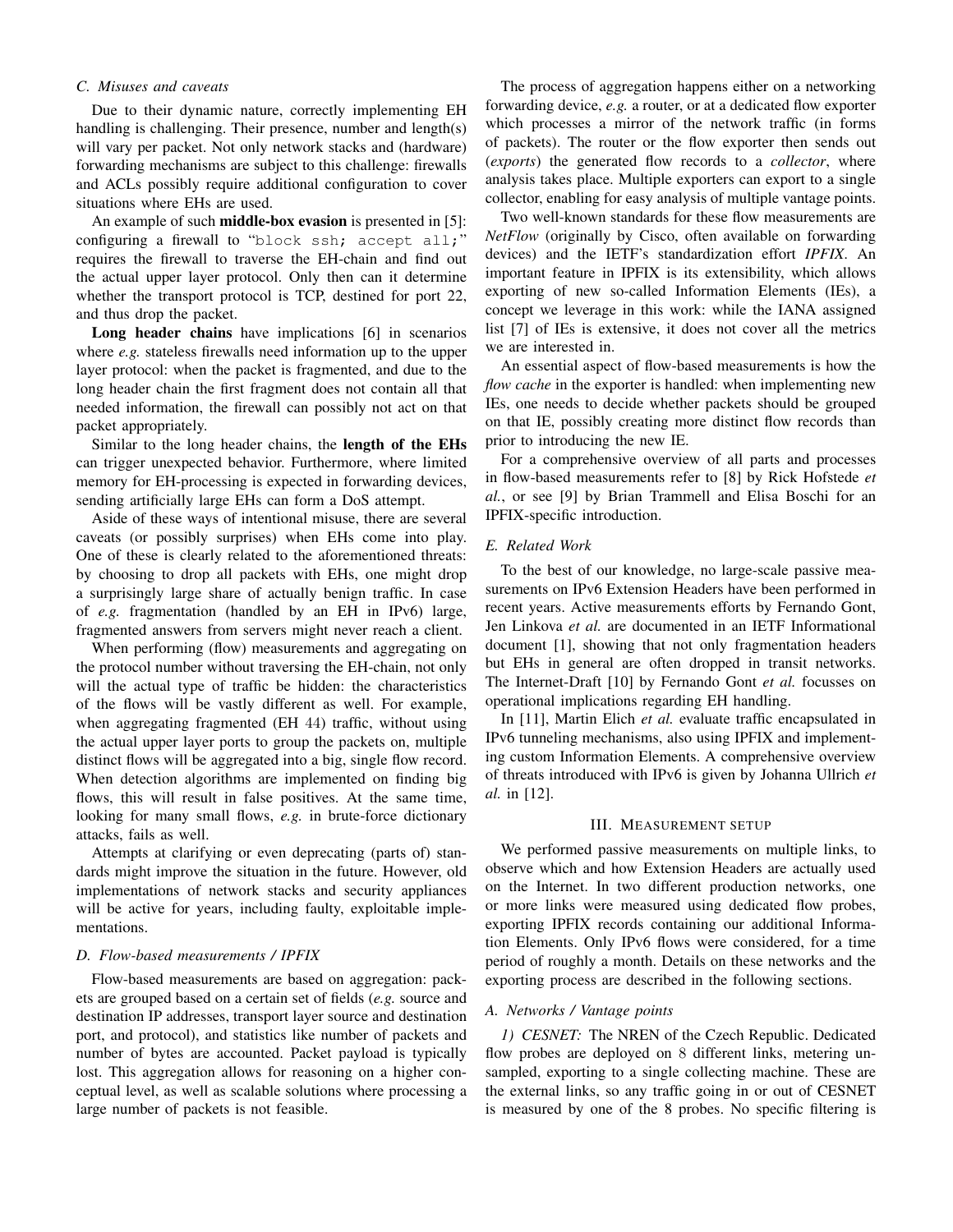active on the links. The collection period was December 1 - December 28, 2016.

*2) UTNET:* The campus network of the University of Twente. A dedicated flow probe is deployed monitoring the uplink of the network, unsampled. This uplink connects office buildings, lecture halls, as well as student residences. No specific filtering is active on this uplink, and the collection period spanned the same four weeks as at CESNET. While a campus network is naturally different from a consumer access network, the students and employees living on-campus use this same network as if it were a commercial Internet Service Provider (ISP).

### *B. Extraction of properties*

We implemented a plugin for the dedicated flow probes to traverse the EHs and extract the properties listed in Table II.

TABLE II: Overview of essential EH-related properties

| <b>Property</b>              | <b>Type</b> | <b>Size</b> | in kev |
|------------------------------|-------------|-------------|--------|
| No. of EHs                   | integer     | 8 bits      |        |
| Total size of EHs            | integer     | 16 bits     |        |
| Order of EHs                 | string      | 255 chars   |        |
| Upper layer protocol         | integer     | 8 bits      |        |
| Upper layer source port      | integer     | 16 bits     |        |
| Upper layer destination port | integer     | 16 bits     |        |
| Upper layer ICMP Type & Code | integer     | 16 bits     |        |

NB: The IANA list in [7] contains Information Elements that could be used, but to make a clear distinction of our own implemented fields, we created new fields. Some of these IANA-assigned fields have shortcomings, for example the IE *ipv6ExtensionHeaders* (ElementId 64) lists all observed EHs but does not tell anything about the order. The normal fields for transport layer information could and should be reused, were this implemented as a production feature.

In order to populate the newly defined Information Elements in the IPFIX records, every packet passing through the metering process is checked for certain fields. This happens in addition to the already existing export behavior, *i.e.* the usual Information Elements are still exported. To obtain information about the EHs, the (possible chain of) Next Headers must be followed, until a header is observed that is not defined as an EH. While performing this traversal, the following actions are performed:

- 1) Increase EH count (first entry in Table II)
- 2) Add size of EH in bytes to sum total (second entry)
- 3) Append EH protocol number to list (third entry)

Upon observing the first non-EH (thus a protocol number not listed in Table I), all information about the EHs has been obtained. The non-EH protocol number tells us what the actual upper layer protocol is, and is exported as such. Based on that protocol number, the payload can be parsed to extract transport layer port numbers or ICMP type and code.

# *C. Adapting flow cache keys*

The set of fields aggregated on in the flow exporter naturally determines which fields are visible in the flow records leaving the exporter. The flow cache, containing the statistics of flows, uses this set of fields as a *flow key* mapping to the statistics (*i.e.* packet and byte counters). Therefore, for every flow that we want to distinguish, this set needs to be unique. In case of the hidden traffic that we want to expose, new fields are introduced that can and have to be used in the flow key, thus the aggregation. For our newly introduced IEs, the last column in Table II marks whether the property is indeed included in the flow key. In case of TCP and UDP on the actual upper layer, we add the protocol number, the source port and the destination port to the flow key. Note that without traversing and parsing the EH chain, these three fields are not available: two fragmented flows between a pair of hosts would show up as a single flow record, containing the sum of packets and bytes of both flows. Similarly for ICMP, the type and code are used in the flow key. Lastly, the number and order of EHs are used in the flow key as well: if one of these things changes 'within a flow', we do not want it to go unnoticed, ergo export separate records.

## *D. Ethical considerations*

While our measurements require IP addresses to aggregate packets to flows, we do not need the IP addresses themselves. Thus, systematic and deterministic anonymization of the addresses in the export process on the different vantage points does not interfere with our analysis, while preserving privacy of users on these networks.

### IV. RESULTS AND DISCUSSION

# *A. Share of traffic containing EHs*

Firstly, we look at what share of traffic contains one or more EHs. An overview of the results for both networks is given in Table III. For CESNET, we found 0.7% of IPv6 flows to contain one or two EHs. The share for UTNET is smaller, at 0.1%. Packet count and byte count wise, the shares are smaller than for the number of flows on CESNET  $(0.2\%$  and  $0.3\%$ , respectively), while on UTNET these numbers are equivalent.

Note that in case of fragmented traffic, these flow counts are derived *after reassembly*. As L4 port information lacks from non-first fragments, our flow exporters export first-fragments and non-first-fragments as separate flow records. Thus, the numbers in the overview tables are corrected for that by merging these separate flow records and counting them as a single flow.

Overviews of all the observed protocols over IPv6, which can be obtained without any additional intelligence on flow exporters, are listed in Table IV. This table shows which protocols the aforementioned 0.7% and 0.1% are comprised of: focussing on EHs in that table, we find mainly Fragmentation Headers and, in the case of CESNET, also Hop-by-Hop Options.

#### *B. Chains of multiple EHs*

More details on the EH chains longer than 1 are provided in Table V. The clear majority of flows, packets and bytes are accounted for by ICMP6 containing Hop-by-Hop Options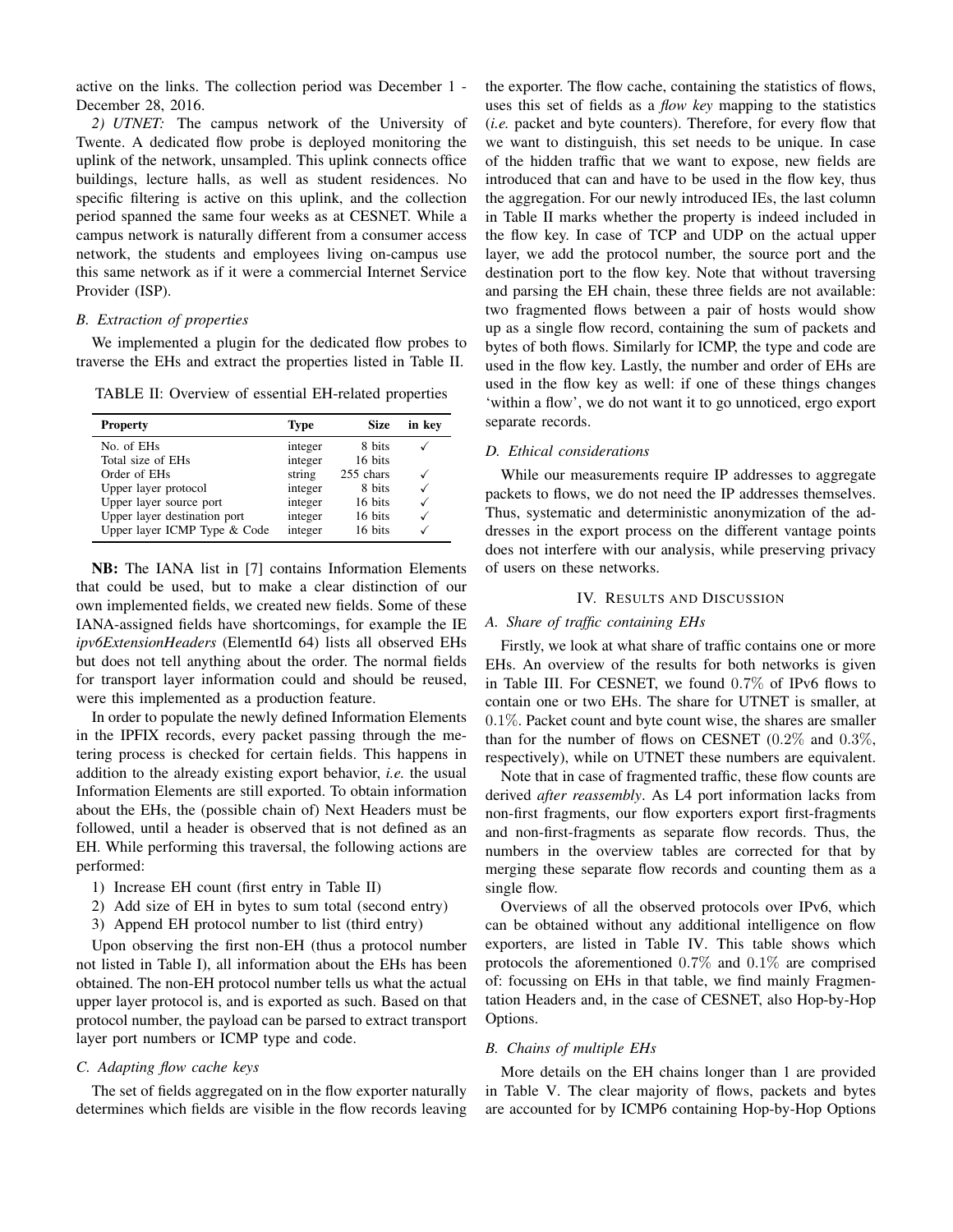| TABLE III: Measurement overview: Observed numbers of EHs |  |  |  |
|----------------------------------------------------------|--|--|--|
|----------------------------------------------------------|--|--|--|

| Dataset       | No. of EHs | <b>Flows</b>                                 | Packets                                              | <b>Bytes</b>                                               | <b>Notes</b>                                                 |
|---------------|------------|----------------------------------------------|------------------------------------------------------|------------------------------------------------------------|--------------------------------------------------------------|
| <b>CESNET</b> | 0<br>2     | 2.5G(99.3%)<br>17.0M(0.7%)<br>654 $(0.0\%)$  | 86.8G (99.8%)<br>197.4M $(0.2\%)$<br>72.1K $(0.0\%)$ | $81.0$ Ti (99.7%)<br>214.4Gi $(0.3\%)$<br>48.3Mi $(0.0\%)$ | NREN/transitional network;<br>8 vantage points;<br>unsampled |
| <b>UTNET</b>  | 0<br>2     | $2.2G(99.9\%)$<br>$2.0M(0.1\%)$<br>58 (0.0%) | 158.5G (99.9%)<br>169.1M $(0.1\%)$<br>5.4K $(0.0\%)$ | 140.6Ti (99.9%)<br>148.6Gi $(0.1\%)$<br>3.7Mi $(0.0\%)$    | Campus network;<br>1 vantage point;<br>unsampled             |

| TABLE IV: CESNET/UTNET: Flows/packets/bytes per protocol |  |  |
|----------------------------------------------------------|--|--|
|----------------------------------------------------------|--|--|

CESNET UTNET

| Protocol       | <b>Flows</b>     | Packets          | <b>Bytes</b>               | Protocol      | <b>Flows</b>     | Packets           | <b>Bytes</b>       |
|----------------|------------------|------------------|----------------------------|---------------|------------------|-------------------|--------------------|
| <b>UDP</b>     | $1.1G(45.6\%)$   | $13.2G(15.2\%)$  | $9.2$ Ti $(11.4\%)$        | <b>TCP</b>    | $1.5G(67.0\%)$   | 111.3G $(70.2\%)$ | 101.5Ti $(72.1\%)$ |
| <b>TCP</b>     | 738.0M (29.7%)   | 70.5G $(81.1\%)$ | 71.4Ti (87.9%)             | <b>UDP</b>    | 554.7M (25.4%)   | 46.7G (29.4%)     | 39.0Ti (27.7%)     |
| ICMP6          | 591.4M (23.8%)   | $2.8G(3.2\%)$    | 279.9Gi (0.3%)             | ICMP6         | 163.7M(7.5%)     | 427.4M $(0.3\%)$  | 36.2Gi $(0.0\%)$   |
| $IPv6$ -Frag   | $10.1M(0.4\%)$   | $187.1M(0.2\%)$  | $213.7\text{Gi}$ $(0.3\%)$ | $IPv6$ -Frag  | $1.8M(0.1\%)$    | 4.7M $(0.0\%)$    | 4.3Gi $(0.0\%)$    |
| <b>HOPOPT</b>  | $7.0M(0.3\%)$    | $10.4M(0.0\%)$   | $912.2Mi$ $(0.0\%)$        | <b>PIM</b>    | 375.7K (0.0%)    | 376.4K $(0.0\%)$  | 34.5Mi (0.0%)      |
| IPv6-NoNxt     | 3.2M $(0.1\%)$   | 4.9M $(0.0\%)$   | 186.1Mi $(0.0\%)$          | <b>HOPOPT</b> | 154.1K $(0.0\%)$ | $171.6K(0.0\%)$   | 17.0Mi $(0.0\%)$   |
| <b>PIM</b>     | 309.6K $(0.0\%)$ | $1.5M(0.0\%)$    | 198.5Mi (0.0%)             | IPv6          | 101.0K $(0.0\%)$ | $20.0M(0.0\%)$    | 3.1Gi $(0.0\%)$    |
| IPv4           | 16.6K $(0.0\%)$  | 270.1M(0.3%)     | 110.8Gi $(0.1\%)$          | <b>ESP</b>    | 68.6K $(0.0\%)$  | 164.2M $(0.1\%)$  | 144.2Gi (0.1%)     |
| <b>OSPFIGP</b> | 4.3K $(0.0\%)$   | 116.4K $(0.0\%)$ | 8.4Mi $(0.0\%)$            | $IPv6-Opts$   | 8.9K $(0.0\%)$   | $8.9K(0.0\%)$     | 976.0Ki (0.0%)     |
| <b>ESP</b>     | $2.1K(0.0\%)$    | $265.6K(0.0\%)$  | 65.0Mi $(0.0\%)$           | Reserved      | $20(0.0\%)$      | $20(0.0\%)$       | $2.4$ Ki $(0.0\%)$ |
| Other          | 713 (0.0%)       | 793 (0.0%)       | 245.2Ki (0.0%)             | Other         | $6(0.0\%)$       | $6(0.0\%)$        | 472 (0.0%)         |

TABLE V: Longer EH chains detailed

| <b>EHs</b>           | Upper proto | <b>Flows</b> | Packets | <b>Bytes</b> |
|----------------------|-------------|--------------|---------|--------------|
| <b>CESNET:</b>       |             |              |         |              |
| HOPOPT, IPv6-Frag    | IPv6-ICMP   | 501          | 25.7K   | 16.6Mi       |
| IPv6-Frag, ESP       | ESP         | 144          | 46.4K   | 31.7Mi       |
| IPv6-Frag, IPv6-Frag | <b>TCP</b>  | 3            | 21      | $1.6K$ i     |
| 254. HIP             | <b>XTP</b>  |              |         | $1.4$ Ki     |
| IPv6-Route, AH       | 151         |              |         | $1.4$ Ki     |
| HOPOPT, AH           | <b>ARIS</b> |              |         | 996          |
| AH, Shim6            | 192         |              |         | 299          |
| AH, ESP              | <b>ESP</b>  |              |         | 176          |
| 253, IPv6-Route      | PUP         |              |         | 158          |
| UTNET:               |             |              |         |              |
| IPv6-Frag, ESP       | ESP         | 58           | 5.4K    | 3.7Mi        |

(proto 0) followed by a Fragmentation Header (proto 44). The other combinations of headers are only observed once. Note that protocol numbers 253 and 254, used for experimentation and testing, are marked as an IPv6 Extension Header in [3], but these protocol numbers can be used without adhering to actual extension header wire formats. Interpreting these headers as if they are extension headers might lead to bogus information, which might have happened for the two flows listed in the table.

### *C. Actual, hidden upper layer protocols*

Aggregating the first EH and the actual upper layer protocol, we find UDP preceded by Fragmentation Headers to form the lionshare of the traffic on both networks, albeit only in terms of flows. For CESNET, as detailed in Table VI, we find the fragmented UDP to cover 58.0% of flows, but over 99% of transfered bytes. On UTNET (Table VI) on the other hand, 87.3% of flows is accounted for by fragmented UDP, while it is less than 3% of transfered bytes. IPSEC ESP is responsible for 97.1% of bytes on UTNET, but negligible for all flow, packet and byte counts on CESNET. Due to its encrypted nature, ESP does not allow for further analysis within scope of this research.

A significant share of the flows on CESNET is comprised of ICMP6 preceded by Hop-by-Hop Options. At 40.9% that is a fivefold of what is observed at UTNET. This shows different (types of) networks can vastly differ in terms of EHs being transfered, just like they differ with 'normal' traffic. As ICMP6 has a different–often more important–role in IPv6 compared to IPv4, simply dropping all traffic containing EHs would result in loss of possibly essential ICMP information. In  $\S$  IV-F, we analyze the actual types and codes of this hidden ICMP traffic in more detail.

# *D. Breakdown of hidden TCP and UDP traffic*

Extension headers hide, among other, TCP and UDP traffic that is directly related to end-user QoE. Our exporters extracted information from the actual upper layer protocols, *e.g.* source and destination ports for UDP and TCP, which are otherwise not available for analysis. In this section we present the distributions of those ports in terms of flow, packet and byte counts, in order to draw conclusions regarding the actual nature of the hidden traffic. These distributions are visualized in Fig. 2a and 2c for CESNET, and Fig. 2b and 2d for UTNET. Note that for TCP and UDP, the observed EH is with negligible exception always the Fragmentation Header. Thus, the following analysis is mainly addressing fragmented traffic, which likely explains some of the found phenomena.

*1) TCP traffic:* Analysis of the TCP source port distribution (Fig. 2a and 2b) observed in the traffic shows 90% of traffic originates from ports below 1024, hinting at server traffic.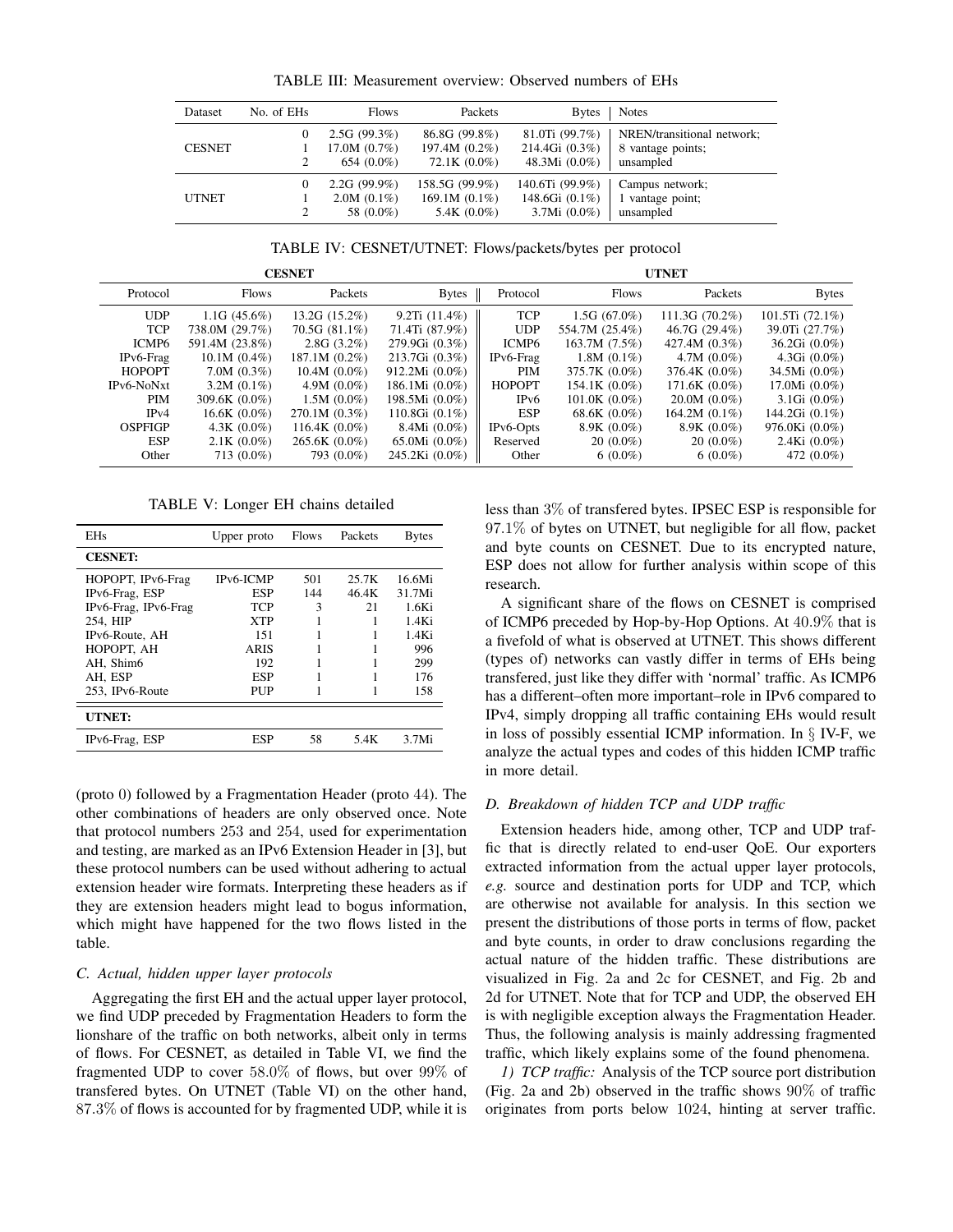

Fig. 2: Transport layer port distribution of hidden traffic, and fragmentation characteristics. CESNET plots on the left, UTNET plots on the right.

NB: Horizontal axes are non-linear. In the port plots, dashed lines represent destination ports; solid lines for source ports.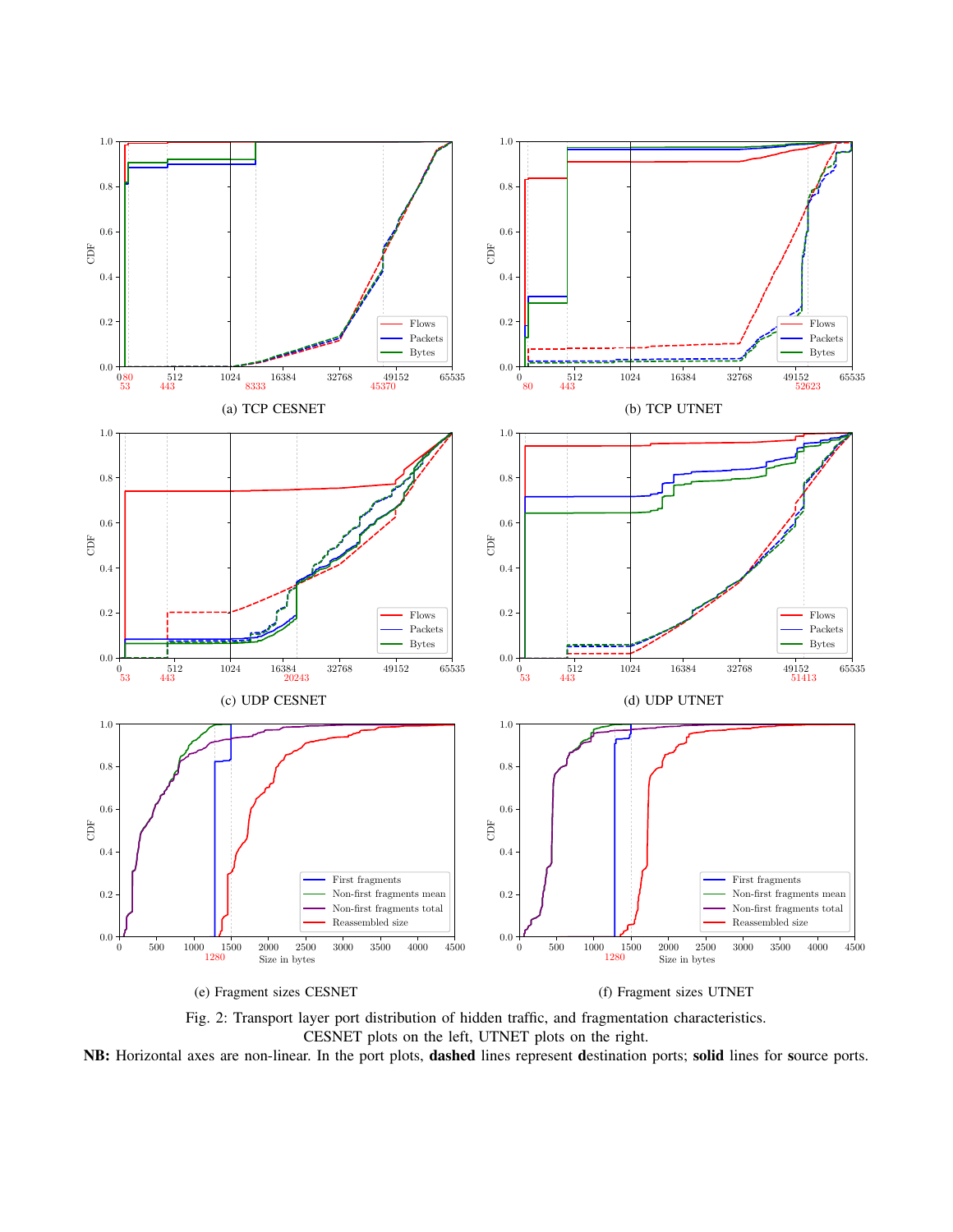TABLE VI: CESNET/UTNET: Extension Headers and the actual upper layer

| <b>CESNET</b> |                                 |                                  |                                  |                                   |           |                                 | <b>UTNET</b>                 |                                    |                                     |
|---------------|---------------------------------|----------------------------------|----------------------------------|-----------------------------------|-----------|---------------------------------|------------------------------|------------------------------------|-------------------------------------|
| <b>EHs</b>    | upper                           | <b>Flows</b>                     | Packets                          | <b>Bytes</b>                      | EHs       | upper                           | <b>Flows</b>                 | Packets                            | <b>B</b> ytes                       |
| 44:<br>0:     | <b>UDP</b><br>ICMP <sub>6</sub> | $9.9M(58.0\%)$<br>$7.0M$ (40.9%) | 186.4M (94.3%)<br>$10.4M(5.2\%)$ | 213.1Gi (99.3%)<br>895.6Mi (0.4%) | 44:<br>0: | <b>UDP</b><br>ICMP <sub>6</sub> | 1.7M(87.3%)<br>154.1K (7.7%) | 4.7M $(2.8\%)$<br>171.6K $(0.1\%)$ | 4.3Gi $(2.9\%)$<br>17.0Mi $(0.0\%)$ |
| 44;           | ICMP <sub>6</sub>               | 117.0K $(0.7\%)$                 | $273.5K(0.1\%)$                  | 198.5Mi $(0.1\%)$                 | 50:       | <b>ESP</b>                      | 68.6K (3.4%)                 | 164.2M (97.1%)                     | 144.2Gi (97.1%)                     |
| 44;           | <b>TCP</b>                      | 72.3K $(0.4\%)$                  | 399.5K (0.2%)                    | 378.5Mi (0.2%)                    | 44:       | ICMP <sub>6</sub>               | $20.0K(1.0\%)$               | 42.9K $(0.0\%)$                    | 29.0Mi (0.0%)                       |
| 50:           | <b>ESP</b>                      | $2.1K(0.0\%)$                    | $265.6K(0.1\%)$                  | $65.0Mi$ (0.0%)                   | 60:       | IPv6                            | 8.9K $(0.4\%)$               | 8.9K $(0.0\%)$                     | 976.0Ki (0.0%)                      |
| 0:44:         | ICMP <sub>6</sub>               | 501 (0.0%)                       | $25.7K(0.0\%)$                   | 16.6Mi $(0.0\%)$                  | 44:       | <b>TCP</b>                      | 1.8K (0.1%)                  | 16.2K $(0.0\%)$                    | 16.4Mi $(0.0\%)$                    |
| 44:50;        | <b>ESP</b>                      | 144 $(0.0\%)$                    | 46.4K $(0.0\%)$                  | 31.7Mi $(0.0\%)$                  | 44:50;    | <b>ESP</b>                      | 58.0 (0.0%)                  | 5.4K $(0.0\%)$                     | 3.7Mi $(0.0\%)$                     |
| 254:          | 176.0                           | $4(0.0\%)$                       | $8(0.0\%)$                       | 1.5Ki (0.0%)                      | 253:      | 217.0                           | $(0.0\%)$                    | $1(0.0\%)$                         | $72(0.0\%)$                         |
| 44:44:        | TCP                             | $3(0.0\%)$                       | $21(0.0\%)$                      | 1.6Ki (0.0%)                      | 253:      | 218.0                           | $1(0.0\%)$                   | $1(0.0\%)$                         | 72 (0.0%)                           |
| Other         | Other                           | $219(0.0\%)$                     | $219(0.0\%)$                     | 120.1Ki (0.0%)                    | Other     | Other                           | $0(0.0\%)$                   | $0(0.0\%)$                         | $0(0.0\%)$                          |

This is the case for both CESNET and UTNET, and can be explained by the nature of small requests resulting in large responses (thus fragmentation) that is often seen in networked services.

The plots feature a non-linear  $x$ -axis to include more detail on the first 1024 ports. In both networks, the first (and largest) share of traffic is attributed to source port 53, likely large DNS responses containing DNSSEC signatures [13]. Furthermore, both networks show HTTP(S) traffic from ports 80 and 443 (as annotated in the plots). On CESNET another source port is noticeable, namely  $8333<sup>2</sup>$ , which is likely related to BitCoin network traffic. The remaining shares of traffic is divided over higher ports (most evident in Fig. 2b) where the ephemeral port ranges<sup>3</sup> are notable, hinting at client side initiated connections.

Looking at the distribution of TCP destination ports, we learn that 10% of traffic (in terms of flows) is directed at ports below 1024 in UTNET (Fig. 2b), mostly at port 80. In CESNET however, there is no sign of significant amounts of server-oriented traffic: the distribution in CESNET shows again the ephemeral port ranges, without any major jumps. In UTNET we observed noticeable jumps in the lower 50000 range, between port 50000 up to 52623. This might indicate use of specific (types of) software, *e.g.* certain BitTorrent clients.

Comparing the distributions of source and destination ports for TCP, we conclude that responses from servers are often fragmented, while the initial connection was not. With aggressive EH filtering on network edges, this means that *e.g.* webservers or nameservers do receive and handle incoming requests, while their outgoing responses might never leave the network.

*2) UDP traffic:* For UDP traffic originating from ports below 1024, the difference between the distribution of flows, and the distribution of packet count and byte count is more significant than for TCP, in both networks (Fig. 2c, 2d). In both networks, most *flows* originate from source port 53 (DNS, again likely with DNSSEC signatures). Small jumps are visible in both networks, port 20243 in CESNET being the most significant but only in terms of packets and bytes. This means a small number of large flows is responsible for this jump.

The destination plots show an ostensible jump at port 443, most significant on CESNET (20% of flows). UDP traffic on port 443 is most likely QUIC, though one would expect this to be traffic originating from 443 (*e.g.* YouTube streaming) rather than destination port 443. Other possible explanations are uploading large files over QUIC (again, YouTube videos), because there is a jump for bytes and packets as well. Besides QUIC, other protocols could be explicitly configured to use UDP/443, *e.g.* OpenVPN. On UTNET, we find a jump (for packets and bytes) at destination port 51413, which is used by the popular BitTorrent client Transmission. Similar to CESNET, we see a jump at port 443.

#### *E. Fragmentation characteristics*

Looking into how the previously described traffic is fragmented, we find that at least 90% of the traffic is rightfully fragmented, *i.e.* has a total size of at least 1500 bytes after reassembly. In Fig. 2e and 2f, the distribution of sizes of first fragments and non-first fragments are plotted. Clearly, most first fragments are 1280 bytes in size, hinting at either a default value in fragmentation procedures in network stacks, or network administrators that prefer safely configured forwarding devices and chose the minimum IPv6 payload size for their MTUs.

The non-first fragments are plotted with the mean packet size within their flow, and the total size (of all non-first fragments combined, within their flow). These distributions only differ in the upper 20% and 10% for CESNET and UT-NET, respectively, meaning that 80% and 90% of fragmented packets consist of only two fragments: one *first fragment*, and one *non-first fragment*. Combining all the fragments results in the *Total size* plot, which shows us the aforementioned 90% of reassembled packets to be larger than 1500 bytes in size.

### *F. Breakdown of hidden ICMP6 traffic*

Mostly behind Hop-by-Hop Options, ICMP6 is the secondmost observed hidden upper layer protocol in both networks. In CESNET, the share of ICMP6 flows behind HBH-options is 40.9% (Table VI). Additionally, 501 flows with HBH-options also included a Fragmentation Header, followed by the actual ICMP6 payload. In UTNET, the lower 7.7% still forms a significant part of the hidden traffic in terms of flows, however it only accounts for 0.1% of packets.

<sup>2</sup>https://bitcoin.org/en/full-node#network-configuration

 $3$ Ephemeral port ranges: IANA:  $49152 - 65535$  (used by recent version of MS Windows and FreeBSD); Linux: 32768 – 61000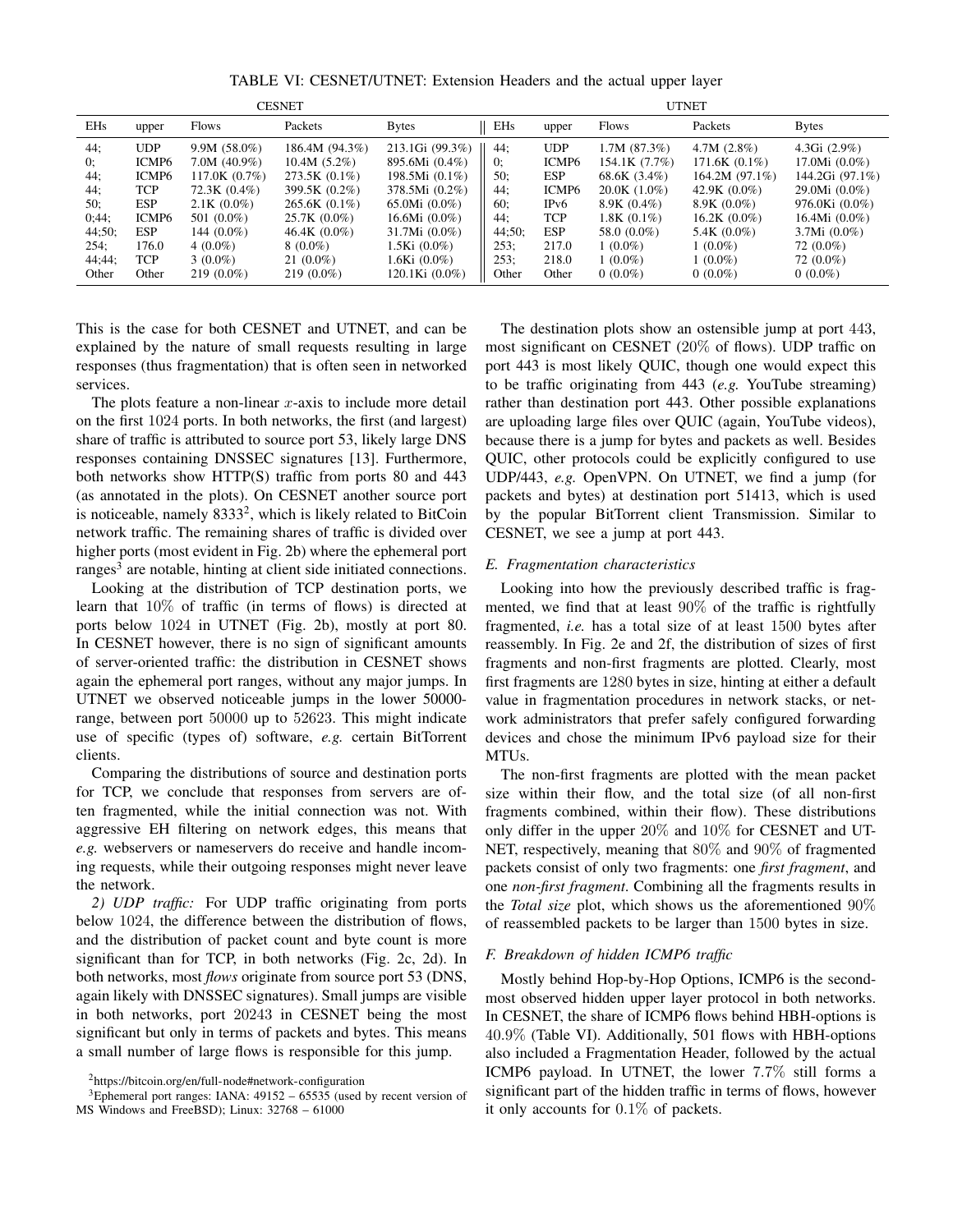| EHs            | Type          | Code     | Description                         | Packets |  |  |
|----------------|---------------|----------|-------------------------------------|---------|--|--|
| <b>CESNET:</b> |               |          |                                     |         |  |  |
| 0;             | 131           | $\Omega$ | Multicast Listener Report           | 8.0M    |  |  |
| 0;             | 143           | 0        | Version 2 Multicast Listener Report | 2.1M    |  |  |
| 44;            | 129           | $\Omega$ | Echo Reply                          | 154.7K  |  |  |
| 0:             | 130           | $\Omega$ | Multicast Listener Query            | 125.0K  |  |  |
| 0;             | 135           | $\Omega$ | Neighbor Solicitation               | 108.8K  |  |  |
| 0;             | 4             | 1        | Parameter Problem                   | 24.4K   |  |  |
| 0;44;          | 3             | 1        | Time Exceeded                       | 12.9K   |  |  |
| 0;             | 1             | 4        | Destination Unreachable             | 4.8K    |  |  |
| 44:            | 128           | $\Omega$ | Echo Request                        | 3.8K    |  |  |
| 44;            | $\mathcal{F}$ | 0        | Time Exceeded                       | 33.0    |  |  |
| 0;             | 132           | $\Omega$ | <b>Multicast Listener Done</b>      | 29.0    |  |  |
| 44;            | 1             | $\Omega$ | Destination Unreachable             | 4.0     |  |  |
| 0:             | 128           | $\Omega$ | Echo Request                        | 1.0     |  |  |
| 43:            | 161           | 13       | 161                                 | 1.0     |  |  |
| <b>UTNET:</b>  |               |          |                                     |         |  |  |
| 0;             | 130           | $\Omega$ | Multicast Listener Query            | 86.1K   |  |  |
| 0;             | 143           | $\Omega$ | Version 2 Multicast Listener Report | 85.6K   |  |  |
| 44:            | 129           | $\Omega$ | Echo Reply                          | 21.5K   |  |  |
| 44;            | 128           | $\Omega$ | Echo Request                        | 928.0   |  |  |
| 44;            | 3             | $\Omega$ | Time Exceeded                       | 36.0    |  |  |

We analyzed the ICMP types and codes per the (one or multiple) EHs. The overviews of these numbers are given in Table VII. Due to the nature of ICMP, *i.e.* facilitating control rather than transport, we only show packet counts in the tables.

In both networks, most ICMP packets are multicast-related, all preceded by HBH-options. Fragmented ICMP consists of Echo Replies (*pongs*) mostly, and in UTNET accounts for 11.1% of all ICMP with EHs.

#### *G. Analysis of EH misuse*

As described in  $\S$  II, there is a plethora of known, possible misuses based on EHs. While it is not in all cases possible to classify traffic as benign or malicious based on the collected flow data, we did observe several cases that are at least suspicious.

*1) Abnormally large Extension Headers:* On CESNET, we measured 179 flows to contain EHs with a size larger than 256 bytes: of these, 86 were larger than 1280 bytes, and 74 even exceeded 1460 bytes. Adding the 40 bytes of the IPv6 header itself, those packets would fill 1500 bytes without counting upper layer payload (if any). Comparing the size of the packets to the number of bytes specified in the Length field of the EHs, 158 of these flows show a difference of more than 56 bytes (*i.e.* the IPv6 header size of 40 bytes, plus two times 8 bytes for two EHs): the largest difference is over 2000 bytes.

Naturally, extracting upper layer payload information from these packets is not feasible: the (too) large EH Lengths point to an upper layer offset that is outside of the actual packet, hence one can not use it to find actual upper layers. Whether these packets were malformed in transit or purposely constructed by the source, can not be concluded from this data. Like our measurement appliance, forwarding devices and (security-related) middleboxes that parse the EHs will encounter the same problem, and need to make a decision on whether to forward or to drop the traffic.

*2) Double fragmentation headers:* As shown in Table V, we observed three flows in CESNET that contained multiple Fragmentation Headers. All of the 21 packets in these flows originated from the same IPv6 address, from TCP source port 80 — likely HTTP traffic. All packets were sent to a single IPv6 destination address, though to three different ports (and therefore split into three different flow records). The mean packet size in these flows was 76 bytes. This small size does not justify fragmentation, and containing two fragmentation headers hints at either an evasion attempt, or a network stack in an erroneous state.

#### V. CONCLUSIONS

Dropping all packets that contain Extension Headers is a bad practice. Our measurements show that a significant share of the IPv6 traffic contains one EH, carrying payloads crucial for both operators (in the case of ICMP6) or end-users (*e.g.* fragmented DNS responses). Discarding this traffic leads to unpleasant surprises that are not trivial to troubleshoot.

The share of traffic containing more than one EH however, is very small. For the design of hardware able to handle the dynamic nature of EHs, we therefore recommend to support at least one EH: the exceptional packets containing more EHs can be handled in the *slow-path*, *i.e.* a slower CPU in the network device, without substantial performance loss, while still offering flexibility to drop packets with *e.g.* more than three EHs to prevent the possible Denial of Service attack. Choosing to simply drop packets with more than one EH still impairs end-user experiences, *e.g.* in the case of fragmented IPSEC ESP, and is therefore not recommended.

Threats based on Extension Headers become visible when adapting your flow monitoring to traverse and account for the EH-chain. While no extraordinarily long chains were observed, we did measure suspiciously sized EHs. The presented enhancements in flow measurements enable security officers to filter out suspicious traffic easily, and conduct further analysis.

Measuring hidden traffic, *e.g.* TCP or UDP preceded by EHs, does not only reveal which (end-user) services are used, as aforementioned: it also aids in spotting possible middlebox evasion. Querying flow-data for suspicious traffic towards critical services is easy, since one can filter on the EH count and service ports, *e.g.* TCP destination port 22 for SSH.

Finally, the two measured networks should not be considered representative for the entire Internet: the different results emphasize the need for adequately adapted flow measurement tools. Different types of networks carry a different collection and distribution of Extension Headers, or have their own specific configuration that might result in traffic considered suspicious in other networks. Deploying adapted measurement and monitoring solutions is a necessary first step to inventory what actually is hidden behind the Extension Headers.

Future work: Some of our findings raised questions that we hope to answer in future research. Particularly, we are interested in the cause(s) of the observed fragmented TCP traffic.